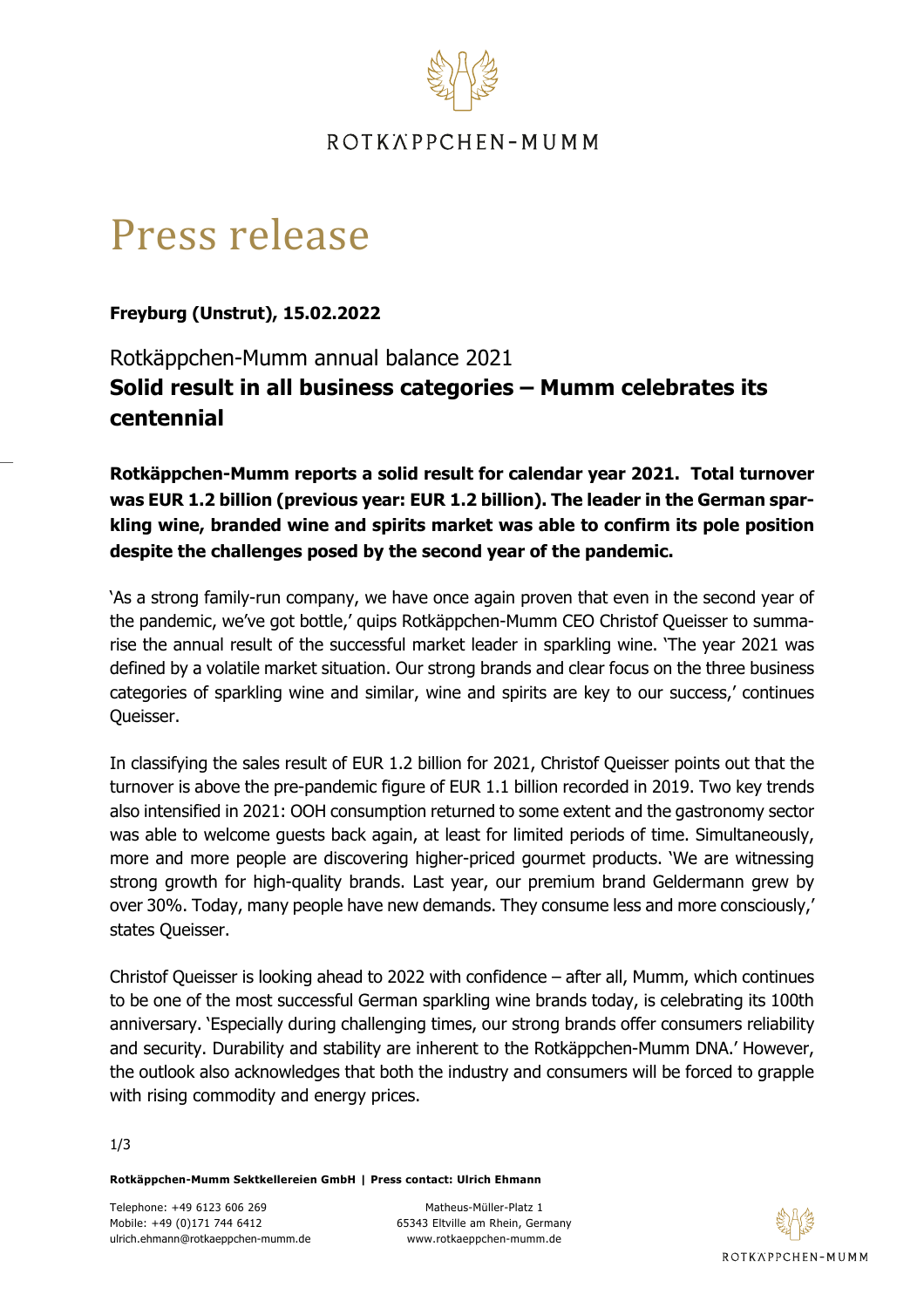

# ROTKÄPPCHEN-MUMM

## **The main points at a glance**

The **total turnover** of Rotkäppchen-Mumm in 2021 was EUR 1.2 billion (including sparkling wine and alcohol tax, without VAT. Previous year: EUR 1.2 billion), divided between three categories:

- **Sparkling wine and similar:** EUR 558 million (previous year: EUR 594 million)
- **Wine:** EUR 255 million (previous year: EUR 228 million)
- **Spirits:** EUR 386 million (previous year: EUR 378 million)

The **number of employees** in 2021 was approximately 1,000. **Investments** of EUR 14.6 million were made in company locations and digitisation (previous year: EUR 17.1 million).

## **Rotkäppchen-Mumm Executive Board**

## **Christof Queisser**

CEO - Chairman of the Executive Board

**Frank Albers** CFO – Head of Controlling, Finance, IT and Human Resources

## **Dr Mike Eberle**

COO - Head of Production, Quality Management, Technology, Purchasing and Supply Chain Management

#### **Locations:**

Freyburg (Unstrut), Saxony-Anhalt, Germany Eltville am Rhein, Hesse, Germany Hochheim am Main, Hesse, Germany Nordhausen am Harz, Thuringia, Germany Breisach am Rhein, Baden-Württemberg, Germany Bremen, Bremen, Germany Salem / Baden-Württemberg / Germany

2/3

**Rotkäppchen-Mumm Sektkellereien GmbH | Press contact: Ulrich Ehmann**